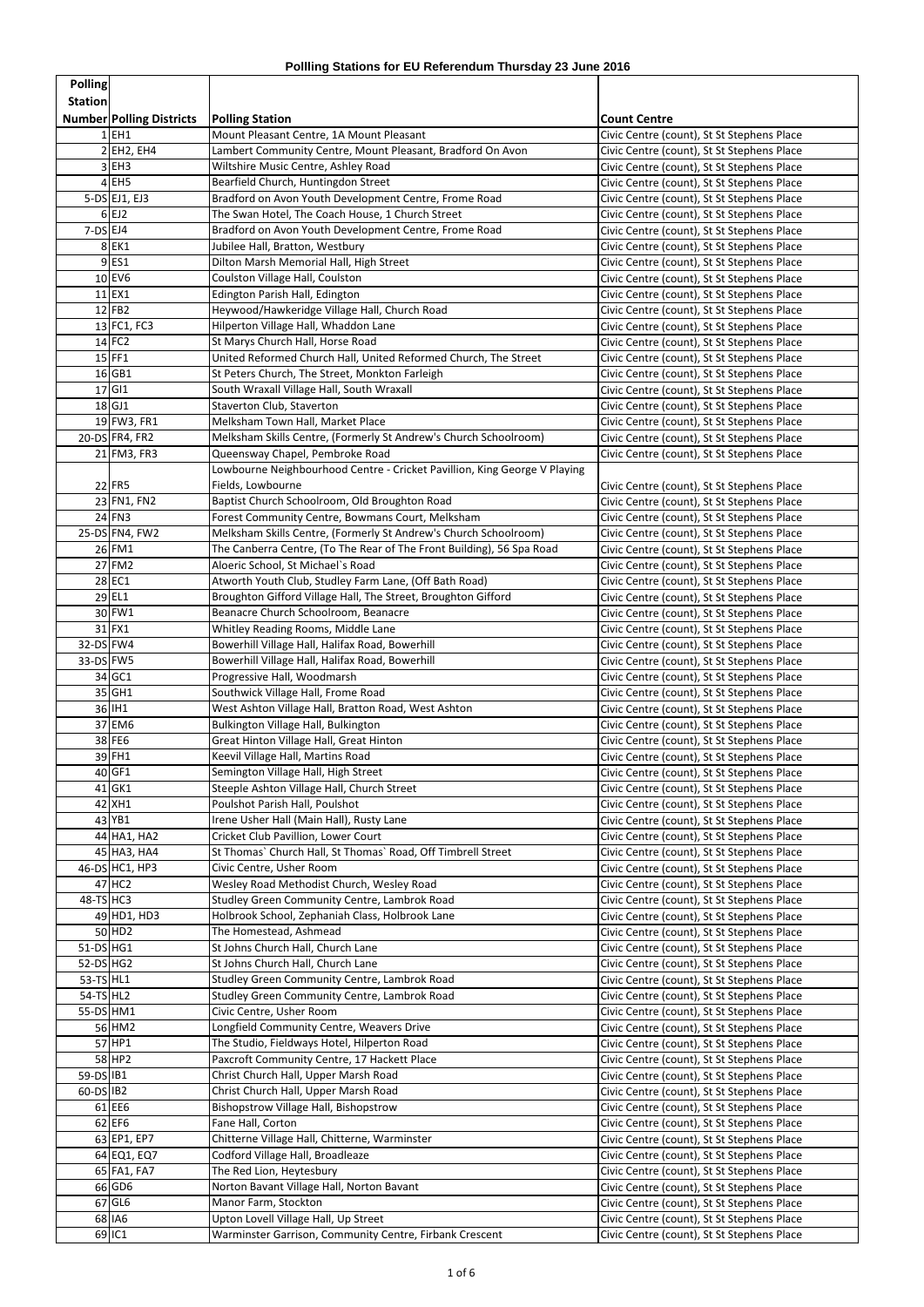| <b>Polling</b>           |                                 |                                                                                                  |                                                                                                    |
|--------------------------|---------------------------------|--------------------------------------------------------------------------------------------------|----------------------------------------------------------------------------------------------------|
| Station                  |                                 |                                                                                                  |                                                                                                    |
|                          | <b>Number Polling Districts</b> | <b>Polling Station</b>                                                                           | <b>Count Centre</b>                                                                                |
|                          | 70 IE1, IE3                     | St George's RC Church Hall, 31 Boreham Road                                                      | Civic Centre (count), St St Stephens Place                                                         |
|                          | $71$ IE2                        | Warminster Civic Centre, Cley Room, Sambourne Road                                               | Civic Centre (count), St St Stephens Place                                                         |
| 72-DS ID1<br>73-DS ID2   |                                 | Warminster Cricket Club, The Pavilion, Sambourne Road                                            | Civic Centre (count), St St Stephens Place                                                         |
|                          | 74 EN1                          | Warminster Cricket Club, The Pavilion, Sambourne Road<br>Chapmanslade Village Hall, Chapmanslade | Civic Centre (count), St St Stephens Place<br>Civic Centre (count), St St Stephens Place           |
|                          | 75 ER1                          | Corsley Reading Rooms, Corsley Heath                                                             | Civic Centre (count), St St Stephens Place                                                         |
|                          | 76 FG1                          | Horningsham Village Hall, Water Lane                                                             | Civic Centre (count), St St Stephens Place                                                         |
|                          | 77 FJ6, FJ7                     | Upper Deverills Village Hall, Kingston Deverill                                                  | Civic Centre (count), St St Stephens Place                                                         |
|                          | 78 FL1                          | Longbridge Deverill Parish Hall, Longbridge Deverill Hall, Church Street                         | Civic Centre (count), St St Stephens Place                                                         |
|                          | $79$ FM                         | Maiden Bradley Village Hall, Maiden Bradley                                                      | Civic Centre (count), St St Stephens Place                                                         |
|                          | 80 GO1                          | Sutton Veny Village Hall, High Street                                                            | Civic Centre (count), St St Stephens Place                                                         |
|                          | 81 IG1                          | St Marys Church, Upton Scudamore                                                                 | Civic Centre (count), St St Stephens Place                                                         |
|                          | $82$ U1                         | Laverton Hall, Bratton Road                                                                      | Civic Centre (count), St St Stephens Place                                                         |
|                          | $83$ U2                         | Westbury Leigh Community Hall, Westbury Leigh                                                    | Civic Centre (count), St St Stephens Place                                                         |
|                          | $84$ JJ3                        | Westbury United Reformed Church, Church Hall, The Butts                                          | Civic Centre (count), St St Stephens Place                                                         |
|                          | 85 IL2, FB1<br>86 IK1           | The Railway Inn, Function Room, Station Road<br>Bell Orchard, Field Close                        | Civic Centre (count), St St Stephens Place<br>Civic Centre (count), St St Stephens Place           |
|                          | 87 IK2                          | Westbury Methodist Church, Station Road                                                          | Civic Centre (count), St St Stephens Place                                                         |
|                          | 88 IL1, IL3                     | Leigh Park Community Centre, Leigh Park Way                                                      | Civic Centre (count), St St Stephens Place                                                         |
|                          | 89 FK1                          | Limpley Stoke Village Hall, Middle Stoke                                                         | Civic Centre (count), St St Stephens Place                                                         |
|                          | 90 IP1                          | Westwood Social Club, Orchard Close, Lower Westwood                                              | Civic Centre (count), St St Stephens Place                                                         |
|                          | 91 IQ1, IQ2                     | The Poplars Inn, Shop Lane                                                                       | Civic Centre (count), St St Stephens Place                                                         |
|                          | $92$  IR1                       | St Nicholas Church Hall, Winsley                                                                 | Civic Centre (count), St St Stephens Place                                                         |
|                          | 93 SA1                          | Methodist Church, Lottage Road, Aldbourne                                                        | Devizes Leisure Centre (count), Southbroom Road                                                    |
|                          | $94$ SE1                        | Baydon Young Peoples Hall, Baydon                                                                | Devizes Leisure Centre (count), Southbroom Road                                                    |
|                          | $95$ <sup>TA1</sup>             | Chilton Foliat Village Hall, Chilton Foliat                                                      | Devizes Leisure Centre (count), Southbroom Road                                                    |
|                          | 96 VH1                          | Froxfield Memorial Hall, Froxfield                                                               | Devizes Leisure Centre (count), Southbroom Road                                                    |
|                          | 97 XJ1, XK1                     | Ramsbury Memorial Hall, High Street                                                              | Devizes Leisure Centre (count), Southbroom Road                                                    |
|                          | 98 SK1                          | Bromham Social Centre, New Road                                                                  | Devizes Leisure Centre (count), Southbroom Road                                                    |
|                          | 99 XG1                          | Potterne Village Hall, Potterne                                                                  | Devizes Leisure Centre (count), Southbroom Road                                                    |
| 101 SL1                  | 100 XM1                         | Rowde Village Hall, Cock Road<br>All Saints Church Hall, Church Centre, Eastcourt                | Devizes Leisure Centre (count), Southbroom Road<br>Devizes Leisure Centre (count), Southbroom Road |
|                          | 102 VI1, VI2                    | East Grafton Coronation Hall, East Grafton                                                       | Devizes Leisure Centre (count), Southbroom Road                                                    |
|                          | 103 VJ1, WH1                    | Great Bedwyn Cricket Club, Frog Lane                                                             | Devizes Leisure Centre (count), Southbroom Road                                                    |
|                          | 104 WA1, WA2                    | Ham Village Hall, Ham                                                                            | Devizes Leisure Centre (count), Southbroom Road                                                    |
|                          | 105 YD1, YC1                    | Shalbourne Village Hall, Shalbourne                                                              | Devizes Leisure Centre (count), Southbroom Road                                                    |
|                          | 106 MO1                         | Calne Corn Exchange, Town Hall, The Strand                                                       | Devizes Leisure Centre (count), Southbroom Road                                                    |
|                          | 107 MO2                         | Coleman's Farm Learning & Community Centre, 15 & 16 Angell Close                                 | Devizes Leisure Centre (count), Southbroom Road                                                    |
|                          | 108 ML1                         | St Edmunds Catholic Parish Hall, Oxford Road                                                     | Devizes Leisure Centre (count), Southbroom Road                                                    |
|                          | 109 ML2                         | Fynamore Primary School, School Road                                                             | Devizes Leisure Centre (count), Southbroom Road                                                    |
| 110-DS MN1               |                                 | North Star Club, Bremhill View, Calne                                                            | Devizes Leisure Centre (count), Southbroom Road                                                    |
| 111-DS MN2               |                                 | North Star Club, Bremhill View, Calne                                                            | Devizes Leisure Centre (count), Southbroom Road                                                    |
|                          | 112 MF1                         | Bremhill Village Hall, Bremhill                                                                  | Devizes Leisure Centre (count), Southbroom Road                                                    |
|                          | 113 MG1, NA1<br>114 MH1         | Tytherton Village Hall, The Green<br>Foxham Reading Room Cottage, Foxham                         | Devizes Leisure Centre (count), Southbroom Road                                                    |
|                          | 115 MQ1, MY1, MQ2               | Cherhill Village Hall, The Street                                                                | Devizes Leisure Centre (count), Southbroom Road<br>Devizes Leisure Centre (count), Southbroom Road |
|                          | 116 MT1, OB1                    | Charles Willis Hall, Church Road                                                                 | Devizes Leisure Centre (count), Southbroom Road                                                    |
|                          | MU1, MV1, MT2,                  |                                                                                                  |                                                                                                    |
|                          | 117 NB1                         | Lansdowne Hall, Petty Lane, Derry Hill                                                           | Devizes Leisure Centre (count), Southbroom Road                                                    |
|                          | 118 NM1                         | Benson Hall, Compton Bassett                                                                     | Devizes Leisure Centre (count), Southbroom Road                                                    |
|                          | 119 OC1                         | Hilmarton Chapel, Church Lane                                                                    | Devizes Leisure Centre (count), Southbroom Road                                                    |
|                          | 120 MP2, MP1                    | Holy Trinity C of E School, Quemerford, Calne                                                    | Devizes Leisure Centre (count), Southbroom Road                                                    |
|                          | 121 MZ1                         | John Stewart Hall, Yatesbury                                                                     | Devizes Leisure Centre (count), Southbroom Road                                                    |
| 122-DS UC1               |                                 | Park Centre, Hillworth Park                                                                      | Devizes Leisure Centre (count), Southbroom Road                                                    |
| $123-DS$ UC2             |                                 | Park Centre, Hillworth Park                                                                      | Devizes Leisure Centre (count), Southbroom Road                                                    |
|                          | 124 UA1, XL3                    | Nursteed Centre, Nursteed Road                                                                   | Devizes Leisure Centre (count), Southbroom Road                                                    |
|                          | $125$ UA2                       | Wyvern Club, 51 Church Walk                                                                      | Devizes Leisure Centre (count), Southbroom Road                                                    |
|                          | 126-DS UB2, UB1                 | Cheese Hall, Devizes Town Hall, St Johns Street                                                  | Devizes Leisure Centre (count), Southbroom Road                                                    |
| 127-DS UB3<br>128-DS WI1 |                                 | Cheese Hall, Devizes Town Hall, St Johns Street<br>Ludgershall Memorial Hall, Ludgershall        | Devizes Leisure Centre (count), Southbroom Road<br>Devizes Leisure Centre (count), Southbroom Road |
|                          | 129-DS WI2, XC2                 | Ludgershall Memorial Hall, Ludgershall                                                           | Devizes Leisure Centre (count), Southbroom Road                                                    |
|                          | 130 WN1                         | St Margaret's Mead Youth Centre, 30a St Margaret's Mead                                          | Devizes Leisure Centre (count), Southbroom Road                                                    |
| 131-DS WN2               |                                 | Marlborough Town Hall, 5 High Street                                                             | Devizes Leisure Centre (count), Southbroom Road                                                    |
|                          | 132 WM1                         | Marlborough Leisure Centre, Barton Dene, Bath Road                                               | Devizes Leisure Centre (count), Southbroom Road                                                    |
|                          | 133-DS YA1, WM2                 | Marlborough Town Hall, 5 High Street                                                             | Devizes Leisure Centre (count), Southbroom Road                                                    |
|                          | $134$ VB1                       | Easton Royal Village Hall, Easton Royal                                                          | Devizes Leisure Centre (count), Southbroom Road                                                    |
|                          | 135 WQ1                         | Milton Lilbourne Village Hall, Milton Lilbourne                                                  | Devizes Leisure Centre (count), Southbroom Road                                                    |
| 136-DS XF1               |                                 | Bouverie Hall, North Street                                                                      | Devizes Leisure Centre (count), Southbroom Road                                                    |
| 137-DS XF2               |                                 | Bouverie Hall, North Street                                                                      | Devizes Leisure Centre (count), Southbroom Road                                                    |
|                          | 138 ZK1                         | Wootton Rivers Village Hall, Wootton Rivers                                                      | Devizes Leisure Centre (count), Southbroom Road                                                    |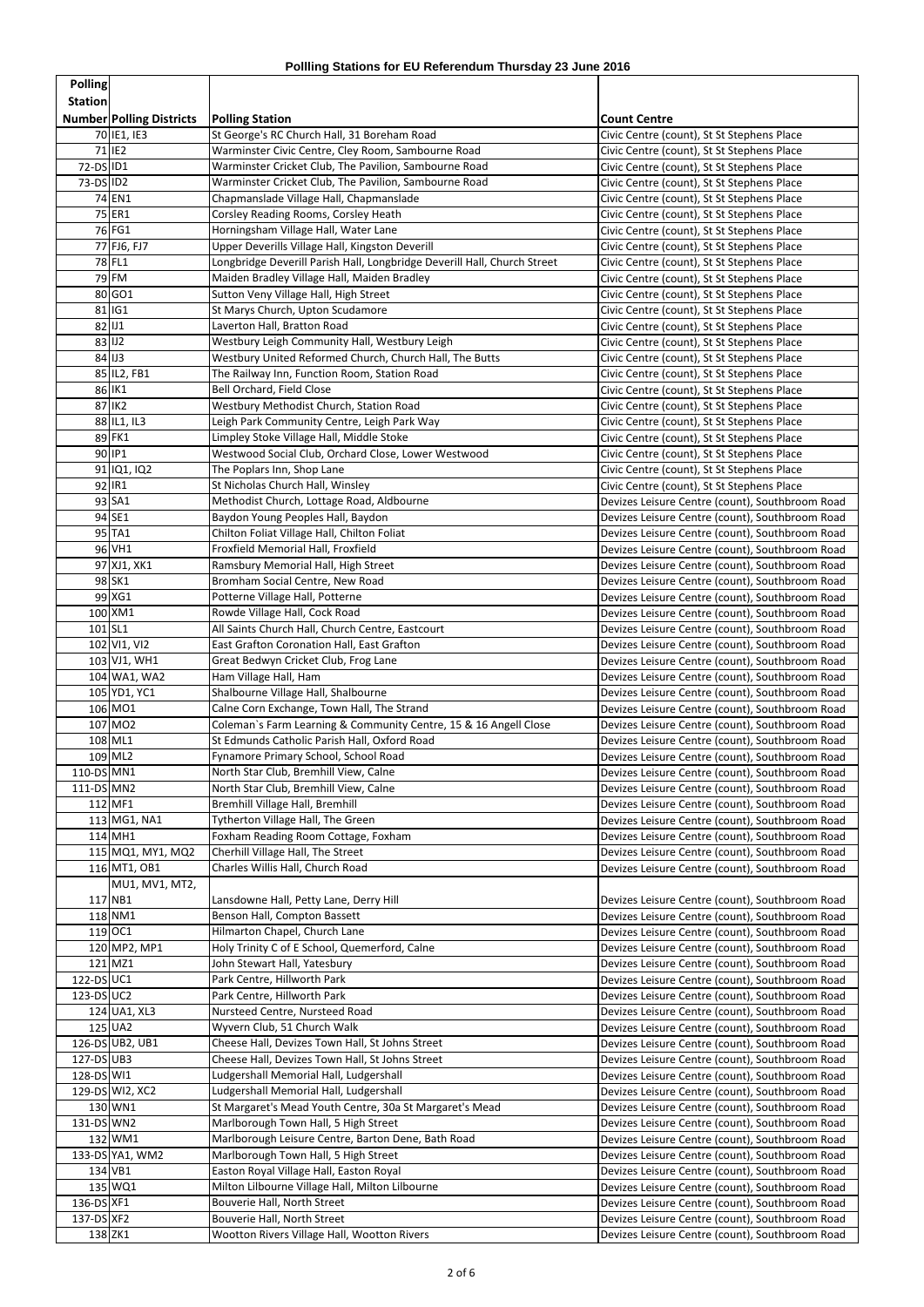| <b>Polling</b>        |                                 |                                                                                                |                                                                                                    |
|-----------------------|---------------------------------|------------------------------------------------------------------------------------------------|----------------------------------------------------------------------------------------------------|
| <b>Station</b>        |                                 |                                                                                                |                                                                                                    |
|                       | <b>Number Polling Districts</b> | <b>Polling Station</b>                                                                         | Count Centre                                                                                       |
|                       | 139 SC1                         | <b>Coronation Hall, Alton Barnes</b>                                                           | Devizes Leisure Centre (count), Southbroom Road                                                    |
|                       | 140 SF1, ZJ1                    | Woodborough Parish Rooms, Woodborough                                                          | Devizes Leisure Centre (count), Southbroom Road                                                    |
|                       | 141 TB1, TB2, WK1<br>142 WJ1    | Marden Village Hall, Marden<br>Manningford Memorial Hall, Manningford Bruce                    | Devizes Leisure Centre (count), Southbroom Road<br>Devizes Leisure Centre (count), Southbroom Road |
|                       | $143$ XB1                       | <b>Hilcott Village Hall, Hilcott</b>                                                           | Devizes Leisure Centre (count), Southbroom Road                                                    |
|                       | 144 XN1, XN2, ZG1               | Rushall Village Hall, Rushall                                                                  | Devizes Leisure Centre (count), Southbroom Road                                                    |
|                       | 145 YG1                         | Stanton St Bernard Village Hall, Stanton St. Bernard                                           | Devizes Leisure Centre (count), Southbroom Road                                                    |
|                       | 146 YO1                         | Upavon Village Hall, Andover Road                                                              | Devizes Leisure Centre (count), Southbroom Road                                                    |
|                       | 147 ZE1, ZE2, ZF1               | Oare Village Hall, Rudge Lane, Oare                                                            | Devizes Leisure Centre (count), Southbroom Road                                                    |
|                       | 148 XL1                         | Army Cadet Centre, Le Marchant Barracks, Franklyn Road                                         | Devizes Leisure Centre (count), Southbroom Road                                                    |
|                       | 149 XL2, XL4                    | Cornerstone Community Centre, (Junction Eastleigh Road), Brickley Lane                         | Devizes Leisure Centre (count), Southbroom Road                                                    |
|                       | 150 TD1, TD2, YC2               | Chute Village Hall, Malthouse Lane, Chute Standen                                              | Devizes Leisure Centre (count), Southbroom Road                                                    |
|                       | 151 TE1, VF1                    | Collingbourne Ducis Village Hall, Chicks Lane                                                  | Devizes Leisure Centre (count), Southbroom Road                                                    |
|                       | 152 TF1                         | Collingbourne Kingston Village Hall, Collingbourne Kingston                                    | Devizes Leisure Centre (count), Southbroom Road                                                    |
|                       | 153 VC1, VC2<br>154 VG1, XA1    | Enford Village Hall, Recreation Ground                                                         | Devizes Leisure Centre (count), Southbroom Road                                                    |
|                       | 155 VD1, SN1, SO1               | Phoenix Hall, Netheravon<br>The New Pavilion, Witchcombe Lane                                  | Devizes Leisure Centre (count), Southbroom Road<br>Devizes Leisure Centre (count), Southbroom Road |
|                       | 156 WL1                         | Market Lavington Community Hall, St Marys Road                                                 | Devizes Leisure Centre (count), Southbroom Road                                                    |
|                       | 157 WO1, ZL1                    | Worton & Marston Village Hall, Church Lane                                                     | Devizes Leisure Centre (count), Southbroom Road                                                    |
|                       | 158 ZC1                         | West Lavington Village Hall, Sandfield                                                         | Devizes Leisure Centre (count), Southbroom Road                                                    |
| 159-DS XC1            |                                 | Tidworth Community Centre, Wylye Road, Tidworth                                                | Devizes Leisure Centre (count), Southbroom Road                                                    |
| 160-DS XC3            |                                 | Tidworth Community Centre, Wylye Road, Tidworth                                                | Devizes Leisure Centre (count), Southbroom Road                                                    |
|                       | 161 SB1                         | All Cannings Village Hall, The Street                                                          | Devizes Leisure Centre (count), Southbroom Road                                                    |
|                       | 162 SG1, SG2                    | Bishops Cannings Village Hall, Bishops Cannings                                                | Devizes Leisure Centre (count), Southbroom Road                                                    |
|                       | 163 VA1                         | Easterton Village Hall, Easterton                                                              | Devizes Leisure Centre (count), Southbroom Road                                                    |
|                       | 164 VE1                         | Etchilhampton Village Hall, Etchilhampton                                                      | Devizes Leisure Centre (count), Southbroom Road                                                    |
|                       | 165 VE2, YP1                    | Urchfont Village Hall, Church Street, Urchfont                                                 | Devizes Leisure Centre (count), Southbroom Road                                                    |
|                       | 166 SD1, ZI1, ZI2, ZD2          | Avebury Social Centre, High Street                                                             | Devizes Leisure Centre (count), Southbroom Road                                                    |
|                       | 167 ZH1, SJ1<br>168 WP1         | Broad Hinton Village Hall, Yew Tree Lane<br>Mildenhall Village Hall, Mildenhall                | Devizes Leisure Centre (count), Southbroom Road                                                    |
|                       | 169 XD1, XE1                    | Ogbourne St George Village Hall, Ogbourne St. George                                           | Devizes Leisure Centre (count), Southbroom Road<br>Devizes Leisure Centre (count), Southbroom Road |
|                       | 170 XI1, ZD3, ZD1               | Kennet Valley Hall, Lockeridge                                                                 | Devizes Leisure Centre (count), Southbroom Road                                                    |
|                       | $171$ AA, AB, DT                | Alderbury Village Hall, Rectory Road                                                           | Five Rivers Leisure Centre (count), Hulse Road                                                     |
|                       | 172 BB1                         | East Grimstead Reading Room, East Grimstead                                                    | Five Rivers Leisure Centre (count), Hulse Road                                                     |
|                       | $173$ BB2                       | West Grimstead Village Hall, Church Street                                                     | Five Rivers Leisure Centre (count), Hulse Road                                                     |
|                       | 174 DG1, DG2                    | Whiteparish Memorial Centre, Common Road                                                       | Five Rivers Leisure Centre (count), Hulse Road                                                     |
|                       | 175 AE1                         | Amesbury Baptist Centre, Porton Road, (Nr mini roundabout/ Stonehenge)                         | Five Rivers Leisure Centre (count), Hulse Road                                                     |
|                       | 176 AE2                         | Bowman Centre, Shears Cross, Archers Gate                                                      | Five Rivers Leisure Centre (count), Hulse Road                                                     |
|                       | $177$ AD1                       | Antrobus House, 39 Salisbury Road, Amesbury                                                    | Five Rivers Leisure Centre (count), Hulse Road                                                     |
|                       | 178 AD2                         | Amesbury C E Primary School, Cold Harbour Entrance                                             | Five Rivers Leisure Centre (count), Hulse Road                                                     |
|                       | 179 DH, AU<br>180 BC, BD, BE    | Lake Estate Club, Wilsford Cum Lake<br>Porton Memorial Hall, Porton                            | Five Rivers Leisure Centre (count), Hulse Road                                                     |
| $181$ DJ              |                                 | Glebe Hall, Vicarage Drive, Winterbourne Earls                                                 | Five Rivers Leisure Centre (count), Hulse Road<br>Five Rivers Leisure Centre (count), Hulse Road   |
| 182 DN                |                                 | Middle Woodford Village Hall, Middle Woodford                                                  | Five Rivers Leisure Centre (count), Hulse Road                                                     |
| $183$ AC              |                                 | Boscombe & District Social Club, Tidworth Road, Boscombe Village                               | Five Rivers Leisure Centre (count), Hulse Road                                                     |
|                       | 184 AL, AM                      | Bulford Village Hall, Watergate Lane                                                           | Five Rivers Leisure Centre (count), Hulse Road                                                     |
| 185 AO                |                                 | Cholderton Village Hall, Cholderton                                                            | Five Rivers Leisure Centre (count), Hulse Road                                                     |
| 186 AY                |                                 | Figheldean Village Hall, Figheldean                                                            | Five Rivers Leisure Centre (count), Hulse Road                                                     |
| $187$ BH              |                                 | Brigmerston Village Hall, Brigmerston                                                          | Five Rivers Leisure Centre (count), Hulse Road                                                     |
| $188$ BJ              |                                 | Newton Tony Memorial Hall, Newton Tony                                                         | Five Rivers Leisure Centre (count), Hulse Road                                                     |
| $189$ AJ              |                                 | <b>Britford Memorial Hall, Britford</b>                                                        | Five Rivers Leisure Centre (count), Hulse Road                                                     |
| 190 AQ                |                                 | Coombe Bissett & Homington Village Hall, Shutts Lane                                           | Five Rivers Leisure Centre (count), Hulse Road                                                     |
|                       | $191$ AS, AT                    | Memorial Hall, Downton                                                                         | Five Rivers Leisure Centre (count), Hulse Road                                                     |
| 192 BK<br>$193-DS$ AV |                                 | The Barker Room, (near Nunton Church), Nunton<br>Durrington Village Hall, High Street          | Five Rivers Leisure Centre (count), Hulse Road<br>Five Rivers Leisure Centre (count), Hulse Road   |
| 194-DS AV1            |                                 | Durrington Village Hall, High Street                                                           | Five Rivers Leisure Centre (count), Hulse Road                                                     |
|                       | 195 AW                          | Community Centre, Willoughby Road, Larkhill                                                    | Five Rivers Leisure Centre (count), Hulse Road                                                     |
|                       | $196$ AH, DS                    | Bishopstone Village Hall, Bishopstone                                                          | Five Rivers Leisure Centre (count), Hulse Road                                                     |
| $197$ AI              |                                 | Bowerchalke Village Hall, Church Street                                                        | Five Rivers Leisure Centre (count), Hulse Road                                                     |
| 198 AK                |                                 | Broad Chalke Village Hall, Gurston Room                                                        | Five Rivers Leisure Centre (count), Hulse Road                                                     |
| 199 AP                |                                 | Compton Chamberlayne Village Hall, Compton Chamberlayne                                        | Five Rivers Leisure Centre (count), Hulse Road                                                     |
| $200$ AX              |                                 | Ebbesbourne Wake Village Hall, Pound Street                                                    | Five Rivers Leisure Centre (count), Hulse Road                                                     |
| $201$ AZ              |                                 | Fovant Village Hall, Tisbury Road                                                              | Five Rivers Leisure Centre (count), Hulse Road                                                     |
| 202BI                 |                                 | Stockmans Lounge, Salisbury Auction Centre                                                     | Five Rivers Leisure Centre (count), Hulse Road                                                     |
|                       | 203 EA, ED                      | Berwick St John Memorial Hall, Berwick St John                                                 | Five Rivers Leisure Centre (count), Hulse Road                                                     |
| $204$ EB              |                                 | Ansty PYO and Farm Shop, Ansty                                                                 | Five Rivers Leisure Centre (count), Hulse Road                                                     |
| 205 GN                |                                 | The Lancers Guest House, Sutton Mandeville (A30)                                               | Five Rivers Leisure Centre (count), Hulse Road                                                     |
| 206 GP                |                                 | Swallowcliffe Village Hall, Swallowcliffe                                                      | Five Rivers Leisure Centre (count), Hulse Road                                                     |
| $207$ GS              | 208 BG1                         | The Old Cart Shed, Tollard Royal<br>Laverstock & Ford Village Hall, Park Road, (off Duck Lane) | Five Rivers Leisure Centre (count), Hulse Road                                                     |
|                       |                                 |                                                                                                | Five Rivers Leisure Centre (count), Hulse Road                                                     |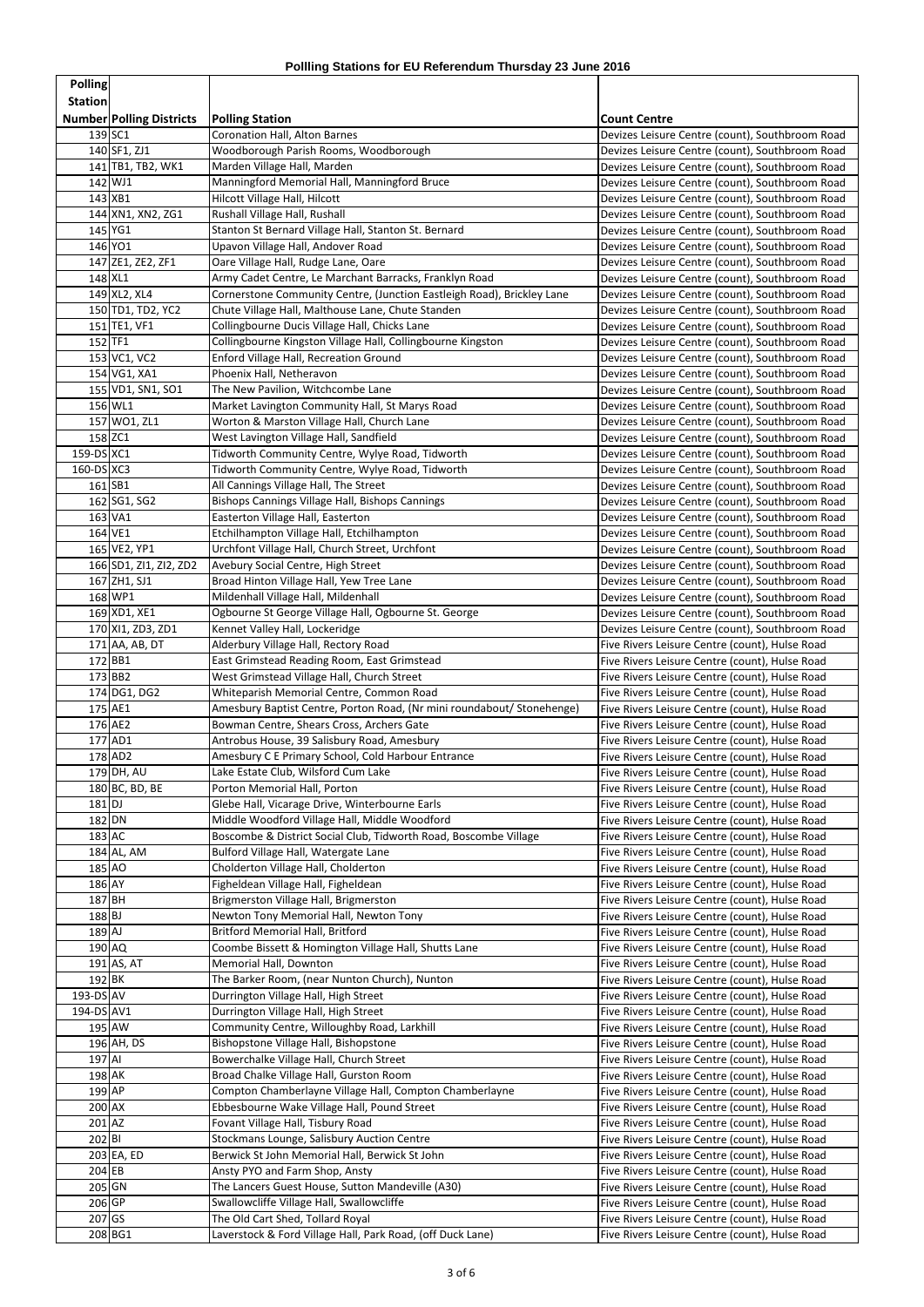| <b>Polling</b>       |                                 |                                                                                                                    |                                                                                                  |
|----------------------|---------------------------------|--------------------------------------------------------------------------------------------------------------------|--------------------------------------------------------------------------------------------------|
| <b>Station</b>       |                                 |                                                                                                                    |                                                                                                  |
|                      | <b>Number Polling Districts</b> | <b>Polling Station</b>                                                                                             | <b>Count Centre</b>                                                                              |
| 210 FI               | 209 BG2                         | Old Sarum Community Centre, (Opposite School), Pheasant Drive<br>Whitesheet Primary School, Butts Lane, Kilmington | Five Rivers Leisure Centre (count), Hulse Road                                                   |
| $211$ GA             |                                 | Lecture Hall, Salisbury Street, Mere                                                                               | Five Rivers Leisure Centre (count), Hulse Road<br>Five Rivers Leisure Centre (count), Hulse Road |
|                      | $212$ GM                        | First View Gallery, Spread Eagle Courtyard, Stourton                                                               | Five Rivers Leisure Centre (count), Hulse Road                                                   |
| $213$ IN             |                                 | West Knoyle Village Hall, West Knoyle                                                                              | Five Rivers Leisure Centre (count), Hulse Road                                                   |
| $214$ IS             |                                 | Zeals Village Hall, Zeals                                                                                          | Five Rivers Leisure Centre (count), Hulse Road                                                   |
| $215$ AF             |                                 | Barford Countryside Unit, Dairy Lane, Barford St Martin                                                            | Five Rivers Leisure Centre (count), Hulse Road                                                   |
| 216 AN               |                                 | Burcombe Parish Hall, Burcombe                                                                                     | Five Rivers Leisure Centre (count), Hulse Road                                                   |
| $217$ AR<br>$218$ EO |                                 | Dinton Village Hall, Bratch Lane, Dinton<br>Chilmark Reading Room, Becketts Lane, Chilmark                         | Five Rivers Leisure Centre (count), Hulse Road<br>Five Rivers Leisure Centre (count), Hulse Road |
|                      | $219$ EW                        | East Knoyle Village Hall, East Knoyle                                                                              | Five Rivers Leisure Centre (count), Hulse Road                                                   |
|                      | 220 EY, IV                      | Fonthill Bishop Reading Room, The Ring, Fonthill Bishop                                                            | Five Rivers Leisure Centre (count), Hulse Road                                                   |
| $221$ EZ             |                                 | Fonthill Gifford Recreation Hut, Fonthill Gifford                                                                  | Five Rivers Leisure Centre (count), Hulse Road                                                   |
|                      | 222 FD, IU                      | Hindon Village Hall, Hindon                                                                                        | Five Rivers Leisure Centre (count), Hulse Road                                                   |
|                      | 223 GE1                         | Sedgehill Village Hall, Sedgehill                                                                                  | Five Rivers Leisure Centre (count), Hulse Road                                                   |
|                      | 224 GE2<br>225 GQ               | Semley Village Hall, Semley<br>Teffont Village Hall, Hindon Road                                                   | Five Rivers Leisure Centre (count), Hulse Road<br>Five Rivers Leisure Centre (count), Hulse Road |
|                      | 226 BF, BF1                     | Landford Village Hall Foyer, Landford                                                                              | Five Rivers Leisure Centre (count), Hulse Road                                                   |
| $227$ BO             |                                 | Nomansland Reading Room, North Lane, Nomansland                                                                    | Five Rivers Leisure Centre (count), Hulse Road                                                   |
|                      | 228BP1                          | Morgans Vale & Woodfalls Village Hall, The Ridge, Woodfalls                                                        | Five Rivers Leisure Centre (count), Hulse Road                                                   |
|                      | $229$ BP2                       | Redlynch Village Hall, Vicarage Road, Lover                                                                        | Five Rivers Leisure Centre (count), Hulse Road                                                   |
|                      | 230 CA1, CA3                    | St Michael's Community Centre, St. Michael's Road                                                                  | Five Rivers Leisure Centre (count), Hulse Road                                                   |
| $232-DS CD1$         | $231$ CA2                       | Bemerton Heath Neighbourhood Centre, 58-60 Pinewood Way<br>Methodist Church Hall, Roman Road                       | Five Rivers Leisure Centre (count), Hulse Road<br>Five Rivers Leisure Centre (count), Hulse Road |
| 233-DS CD2           |                                 | Methodist Church Hall, Roman Road                                                                                  | Five Rivers Leisure Centre (count), Hulse Road                                                   |
|                      | $234$ CH1                       | Harnham Free Church, 15-16 Hawksridge, Ridings Mead                                                                | Five Rivers Leisure Centre (count), Hulse Road                                                   |
|                      | 235 CH2                         | Community Lounge, Norfolk Road, Harnham                                                                            | Five Rivers Leisure Centre (count), Hulse Road                                                   |
| $236-DS CF1$         |                                 | Salisbury Methodist Church Hall, St Edmunds Church Street                                                          | Five Rivers Leisure Centre (count), Hulse Road                                                   |
| 237-DS CF2           |                                 | Salisbury Methodist Church Hall, St Edmunds Church Street                                                          | Five Rivers Leisure Centre (count), Hulse Road                                                   |
| $239-DS$ CB2         | 238 CB1                         | Salisbury Scout Hut, 67 Stratford Road<br>St Francis Church Hall, Beatrice Road                                    | Five Rivers Leisure Centre (count), Hulse Road                                                   |
| $240 - DS$ CB2       |                                 | St Francis Church Hall, Beatrice Road                                                                              | Five Rivers Leisure Centre (count), Hulse Road<br>Five Rivers Leisure Centre (count), Hulse Road |
| 241-DS BS1           |                                 | The Pavilion, (Community Centre), Ash Crescent                                                                     | Five Rivers Leisure Centre (count), Hulse Road                                                   |
| $242-DS$ CC1         |                                 | Barrington Centre, 64 Barrington Road                                                                              | Five Rivers Leisure Centre (count), Hulse Road                                                   |
| $243-DS$ CC2         |                                 | The Pavilion, (Community Centre), Ash Crescent                                                                     | Five Rivers Leisure Centre (count), Hulse Road                                                   |
| 244-DS CC3           |                                 | Barrington Centre, 64 Barrington Road                                                                              | Five Rivers Leisure Centre (count), Hulse Road                                                   |
|                      | $245$ CG1                       | St Elizabeth Hall, Exeter Street<br>Sarum St Martin Church Hall, Church of Sarum St Martin, St Martins Church      | Five Rivers Leisure Centre (count), Hulse Road                                                   |
|                      | 246 CG2                         | Street                                                                                                             | Five Rivers Leisure Centre (count), Hulse Road                                                   |
|                      | 247 CG3                         | The Scout Hut, Lower Street, Harnham                                                                               | Five Rivers Leisure Centre (count), Hulse Road                                                   |
|                      | 248 CE1                         | Elim Church, Church Lounge, Elim Centre                                                                            | Five Rivers Leisure Centre (count), Hulse Road                                                   |
|                      | 249 CE2                         | Dennis Marsh House, (The Scout Hut), Westminster Road                                                              | Five Rivers Leisure Centre (count), Hulse Road                                                   |
| 250 AG               |                                 | The Reading Room, Berwick St.James                                                                                 | Five Rivers Leisure Centre (count), Hulse Road                                                   |
| $252$ BL             | $251$ DB, BA                    | South Newton & Great Wishford Village Hall, South Newton<br>Orcheston Village Hall, Orcheston                      | Five Rivers Leisure Centre (count), Hulse Road<br>Five Rivers Leisure Centre (count), Hulse Road |
| 253 DA               |                                 | Maddington Church Rooms, Shrewton                                                                                  | Five Rivers Leisure Centre (count), Hulse Road                                                   |
| 254 DC               |                                 | Stapleford Village Hall, Berwick Road                                                                              | Five Rivers Leisure Centre (count), Hulse Road                                                   |
| 255 DD               |                                 | Langford Parish Hall, Hanging Langford                                                                             | Five Rivers Leisure Centre (count), Hulse Road                                                   |
| 256 DE               |                                 | Tilshead Village Hall, Tilshead                                                                                    | Five Rivers Leisure Centre (count), Hulse Road                                                   |
| 257 DL               |                                 | The Bell Inn, High Street, Winterbourne Stoke                                                                      | Five Rivers Leisure Centre (count), Hulse Road                                                   |
| 259 ET               | 258 DO                          | Wyvern Village Hall, High Street, Wylye<br>Room At the Forester Pub, Lower Street                                  | Five Rivers Leisure Centre (count), Hulse Road<br>Five Rivers Leisure Centre (count), Hulse Road |
| $260$ EU             |                                 | New Remembrance Hall, Remembrance Field, Charlton                                                                  | Five Rivers Leisure Centre (count), Hulse Road                                                   |
|                      | $261$ GR, IO                    | Hinton Hall, Church Street                                                                                         | Five Rivers Leisure Centre (count), Hulse Road                                                   |
| $262$ BN             |                                 | Quidhampton Village Hall, Lower Road                                                                               | Five Rivers Leisure Centre (count), Hulse Road                                                   |
|                      | 263 DQ, DI                      | Wilton Community Centre, West Street                                                                               | Five Rivers Leisure Centre (count), Hulse Road                                                   |
| $264$ DP             |                                 | Wilton & Barford C E Primary School, Burcombe Lane                                                                 | Five Rivers Leisure Centre (count), Hulse Road                                                   |
|                      | 265 BM1<br>$266$ BM2            | Farley Village Hall, Church Road, Farley<br>Pitton Village Hall, Pitton                                            | Five Rivers Leisure Centre (count), Hulse Road<br>Five Rivers Leisure Centre (count), Hulse Road |
| 267 DF               |                                 | King Georges Hall, West Dean                                                                                       | Five Rivers Leisure Centre (count), Hulse Road                                                   |
|                      | 268 DM1, DK                     | The Pavilion, Recreation Ground                                                                                    | Five Rivers Leisure Centre (count), Hulse Road                                                   |
|                      | 269 DM2                         | Winterslow Village Hall, Middleton Road, Winterslow                                                                | Five Rivers Leisure Centre (count), Hulse Road                                                   |
|                      | 270 MC1                         | Selwyn Hall, Valens Terrace                                                                                        | Olympiad Sports Centre, Sports Hall                                                              |
|                      | 271 MC2                         | Kingsdown Golf Club, Committee Room                                                                                | Olympiad Sports Centre, Sports Hall                                                              |
|                      | 272 NL1<br>273 MI1              | Colerne Village Hall, Martins Croft<br>Brinkworth Village Hall (The Reading Room), The Street                      | Olympiad Sports Centre, Sports Hall<br>Olympiad Sports Centre, Sports Hall                       |
|                      | 274 MX1                         | Charlton Recreation Centre, Charlton                                                                               | Olympiad Sports Centre, Sports Hall                                                              |
|                      | 275 NV1                         | Brinkworth Earl Danby's Primary School, The Green                                                                  | Olympiad Sports Centre, Sports Hall                                                              |
|                      | 276 NX1                         | Walter Powell School, Community Room, Great Somerford                                                              | Olympiad Sports Centre, Sports Hall                                                              |
|                      | 277 OA1                         | Hankerton Church, North Aisle Community Area, Church Lane                                                          | Olympiad Sports Centre, Sports Hall                                                              |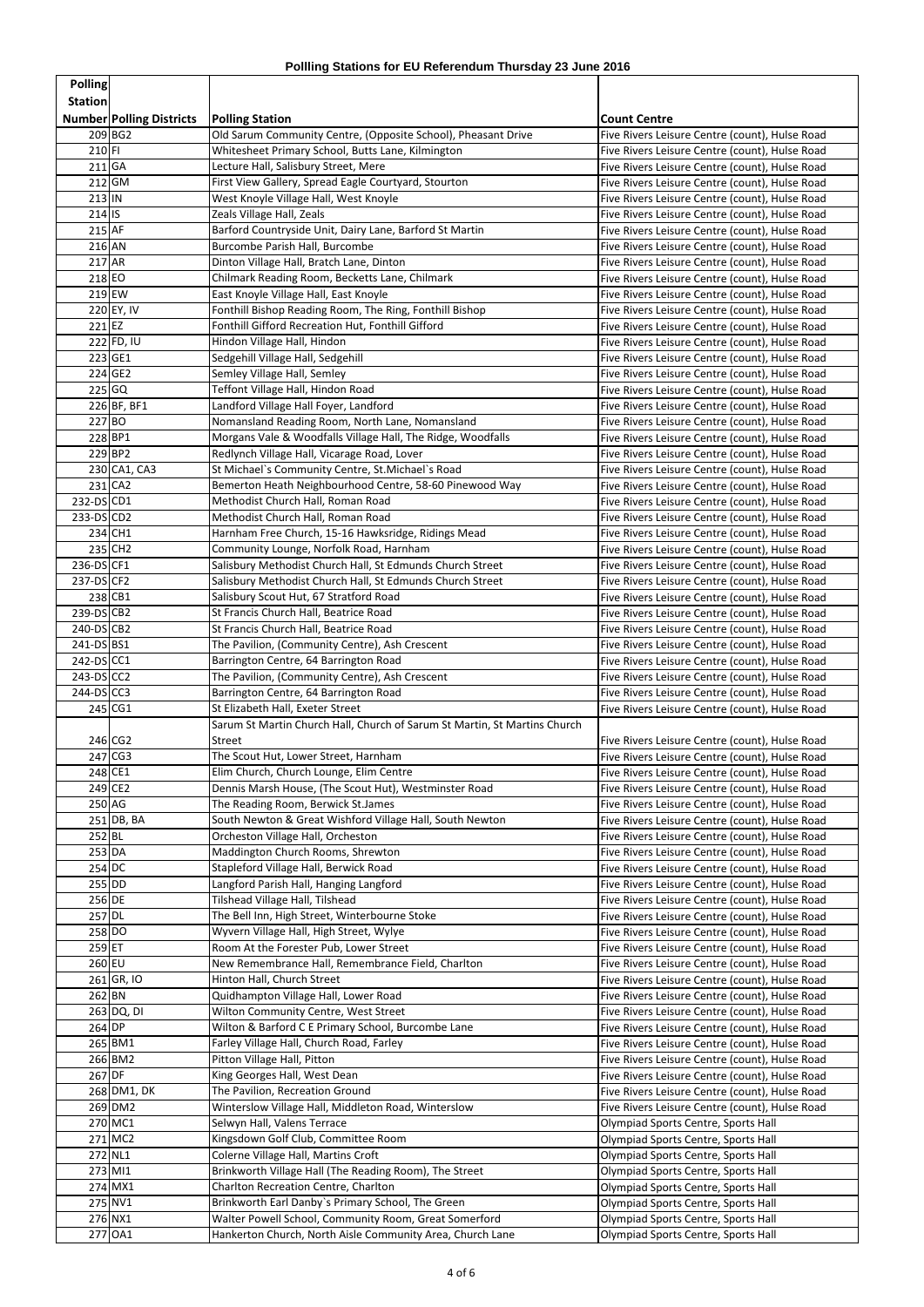| <b>Polling</b>           |                                 |                                                                                                                      |                                                                            |
|--------------------------|---------------------------------|----------------------------------------------------------------------------------------------------------------------|----------------------------------------------------------------------------|
| <b>Station</b>           |                                 |                                                                                                                      |                                                                            |
|                          | <b>Number Polling Districts</b> | <b>Polling Station</b>                                                                                               | <b>Count Centre</b>                                                        |
|                          | 278 OL1, OL2<br>279 ON1         | Lea & Garsdon Village Hall, Lea                                                                                      | Olympiad Sports Centre, Sports Hall                                        |
|                          | 280 MB1                         | Little Somerford Village Hall, Committee Room, Little Somerford<br>Biddestone Village Hall, Yatton Road              | Olympiad Sports Centre, Sports Hall<br>Olympiad Sports Centre, Sports Hall |
|                          | 281 MW1                         | Castle Combe Village Hall, Estate Yard                                                                               | Olympiad Sports Centre, Sports Hall                                        |
|                          | 282 NY1                         | Grittleton Village Hall, Grittleton                                                                                  | Olympiad Sports Centre, Sports Hall                                        |
|                          | 283 OD1                         | Hullavington Village Hall, Hill Hayes Lane                                                                           | Olympiad Sports Centre, Sports Hall                                        |
|                          | 284 OY1                         | Mount Zion Baptist Chapel, West Kington                                                                              | Olympiad Sports Centre, Sports Hall                                        |
|                          | 285 PA1                         | St James Church, North Wraxall, Chippenham                                                                           | Olympiad Sports Centre, Sports Hall                                        |
|                          | 286 PW1                         | The Barn Function Room, The Bell Inn, The Street                                                                     | Olympiad Sports Centre, Sports Hall                                        |
| 287-DS QD1               |                                 | St Peters Church Hall, Lords Mead                                                                                    | Olympiad Sports Centre, Sports Hall                                        |
|                          | 288 QD2                         | 3rd Chippenham Scouts Hut, Derriads Lane                                                                             | Olympiad Sports Centre, Sports Hall                                        |
|                          | $289$ QD3<br>290-DS QF2, QF1    | The Back Bar, The Pheasant<br>St Peters Church Hall, Lords Mead                                                      | Olympiad Sports Centre, Sports Hall                                        |
|                          | 291 QF3, QF4                    | Redlands School, Brook Street                                                                                        | Olympiad Sports Centre, Sports Hall<br>Olympiad Sports Centre, Sports Hall |
|                          | 292 QC1                         | Bowls Pavilion, John Coles Park, Ricardo Road                                                                        | Olympiad Sports Centre, Sports Hall                                        |
|                          | 293 QH1, QC2                    | St Paul's Church Hall, Malmesbury Road                                                                               | Olympiad Sports Centre, Sports Hall                                        |
|                          | 294 QJ1, QJ3                    | Englands Social Centre, Off Wood Lane                                                                                | Olympiad Sports Centre, Sports Hall                                        |
| $295-DS QJ2$             |                                 | The Neeld Hall (Main Hall), Town Hall, High Street                                                                   | Olympiad Sports Centre, Sports Hall                                        |
|                          | 296 QA1                         | Scout Hut, Audley Road                                                                                               | Olympiad Sports Centre, Sports Hall                                        |
| 297-DS QA2               |                                 | The Neeld Hall (Main Hall), Town Hall, High Street                                                                   | Olympiad Sports Centre, Sports Hall                                        |
|                          | 298 QH2                         | Wiltshire & Swindon History Centre, Cocklebury Road                                                                  | Olympiad Sports Centre, Sports Hall                                        |
| 299-DSQB1                |                                 | Pewsham Community Centre, Lodge Road                                                                                 | Olympiad Sports Centre, Sports Hall                                        |
| 300-DSQB2                | 301 QE1                         | Pewsham Community Centre, Lodge Road<br>Kingsley Road Community Hall, Kingsley Road                                  | Olympiad Sports Centre, Sports Hall<br>Olympiad Sports Centre, Sports Hall |
|                          | 302 QE2                         | Ladyfield Evangelical Church, Hungerdown Lane                                                                        | Olympiad Sports Centre, Sports Hall                                        |
|                          | 303 NP1                         | Scout and Guide Centre, The Laggar                                                                                   | Olympiad Sports Centre, Sports Hall                                        |
|                          | 304-DS NP3, NP4, NP2            | Springfield Campus, Beechfield Road                                                                                  | Olympiad Sports Centre, Sports Hall                                        |
|                          | 305 NN1                         | Corsham Cricket Club, Station Road                                                                                   | Olympiad Sports Centre, Sports Hall                                        |
| 306-DS NN2               |                                 | Springfield Campus, Beechfield Road                                                                                  | Olympiad Sports Centre, Sports Hall                                        |
|                          | 307 NN3                         | Potley Community Centre, Pockeridge Road                                                                             | Olympiad Sports Centre, Sports Hall                                        |
|                          | 308 MD1                         | Leafy Lane Playing Fields Pavilion, Leafy Lane                                                                       | Olympiad Sports Centre, Sports Hall                                        |
|                          | 309 NQ1, NQ2                    | Rudloe Community Centre, Leylands Road                                                                               | Olympiad Sports Centre, Sports Hall                                        |
|                          | 310 NR1<br>311 NS1              | Gastard Village Hall, Velley Hill<br>Neston Memorial Hall, Pool Green                                                | Olympiad Sports Centre, Sports Hall                                        |
|                          | 312 OH1                         | Lacock Village Hall, East Street                                                                                     | Olympiad Sports Centre, Sports Hall<br>Olympiad Sports Centre, Sports Hall |
| 313-DS NT1               |                                 | Cricklade Town Hall, High Street                                                                                     | Olympiad Sports Centre, Sports Hall                                        |
| 314-DS NT2               |                                 | Cricklade Town Hall, High Street                                                                                     | Olympiad Sports Centre, Sports Hall                                        |
|                          | 315 OK1                         | Latton Village Hall, Croft Lane, Latton                                                                              | Olympiad Sports Centre, Sports Hall                                        |
|                          | 316 OW1                         | Marston Meysey Village Hall, Marston Meysey                                                                          | Olympiad Sports Centre, Sports Hall                                        |
|                          | 317 NI3                         | Chippenham Rugby Club, Allington Fields                                                                              | Olympiad Sports Centre, Sports Hall                                        |
|                          | 318 NJ1                         | Christian Malford Village Hall, Christian Malford                                                                    | Olympiad Sports Centre, Sports Hall                                        |
|                          | 319 OE1                         | Kington Langley Village Hall, Committee Room, Church Road                                                            | Olympiad Sports Centre, Sports Hall                                        |
|                          | 320 OF1<br>321 OJ1              | Kington St Michael Village Hall, Kington St Michael<br>Langley Burrell Village Hall, Manor Farm Lane                 | Olympiad Sports Centre, Sports Hall                                        |
|                          | 322 PQ1                         | Stanton St Quintin Primary School (Extension), Stanton St Quintin                                                    | Olympiad Sports Centre, Sports Hall<br>Olympiad Sports Centre, Sports Hall |
|                          | 323 PR1                         | Goss Croft Hall, Jubilee Room                                                                                        | Olympiad Sports Centre, Sports Hall                                        |
|                          | 324 PS1                         | Sutton Benger Village Hall, Chestnut Road, Sutton Benger                                                             | Olympiad Sports Centre, Sports Hall                                        |
|                          | 325 NK1                         | Clyffe Pypard and Bushton Village Hall, Bushton                                                                      | Olympiad Sports Centre, Sports Hall                                        |
|                          | 326 OS1                         | Bradenstoke Village Hall, Bradenstoke                                                                                | Olympiad Sports Centre, Sports Hall                                        |
|                          | 327 OT1                         | St Michael & All Angels Church Hall, Calne Road                                                                      | Olympiad Sports Centre, Sports Hall                                        |
|                          | 328 PT1                         | Tockenham Village Hall, Orchard Lane                                                                                 | Olympiad Sports Centre, Sports Hall                                        |
|                          | 329 OV1                         | Malmesbury Town Hall, The Hub, Cross Hayes                                                                           | Olympiad Sports Centre, Sports Hall                                        |
| 330-DS OV2<br>331-DS 0V3 |                                 | Activity Zone, Malmesbury Leisure Centre, Bremilham Road<br>Activity Zone, Malmesbury Leisure Centre, Bremilham Road | Olympiad Sports Centre, Sports Hall<br>Olympiad Sports Centre, Sports Hall |
|                          | 332 OM1, MA1                    | Ashton Keynes Village Hall, Park Place                                                                               | Olympiad Sports Centre, Sports Hall                                        |
|                          | 333 NU1                         | Crudwell Village Hall, Tetbury Lane                                                                                  | Olympiad Sports Centre, Sports Hall                                        |
|                          | 334 OX1                         | Minety Village Hall, Hornbury Hill                                                                                   | Olympiad Sports Centre, Sports Hall                                        |
|                          | 335 PD1                         | Oaksey Village Hall, The Street                                                                                      | Olympiad Sports Centre, Sports Hall                                        |
|                          | 336-DS PB1, PJ3                 | Purton Village Hall, Station Road                                                                                    | Olympiad Sports Centre, Sports Hall                                        |
|                          | 337 PJ1                         | Purton & Cricklade YFC Hut, Purton Stoke                                                                             | Olympiad Sports Centre, Sports Hall                                        |
| 338-DS PJ2               |                                 | Purton Village Hall, Station Road                                                                                    | Olympiad Sports Centre, Sports Hall                                        |
|                          | 339 MJ1                         | Broad Town Village Hall, Broad Town                                                                                  | Olympiad Sports Centre, Sports Hall                                        |
|                          | 340 0Q1<br>341 OR1              | Lydiard Millicent Parish Hall, The Street<br>Hook Village Hall, Hook                                                 | Olympiad Sports Centre, Sports Hall<br>Olympiad Sports Centre, Sports Hall |
| 342-TS PX1               |                                 | Lime Kiln Leisure Centre, Lime Kiln                                                                                  | Olympiad Sports Centre, Sports Hall                                        |
| 343-TS PV1               |                                 | Lime Kiln Leisure Centre, Lime Kiln                                                                                  | Olympiad Sports Centre, Sports Hall                                        |
| 344-TS PV2               |                                 | Lime Kiln Leisure Centre, Lime Kiln                                                                                  | Olympiad Sports Centre, Sports Hall                                        |
| 345-DS PU1               |                                 | Royal Wootton Bassett Memorial Hall, Station Road                                                                    | Olympiad Sports Centre, Sports Hall                                        |
| 346-DS PU2               |                                 | Royal Wootton Bassett Memorial Hall, Station Road                                                                    | Olympiad Sports Centre, Sports Hall                                        |
|                          | 347 MK1                         | Old Post Office, Main Street                                                                                         | Olympiad Sports Centre, Sports Hall                                        |